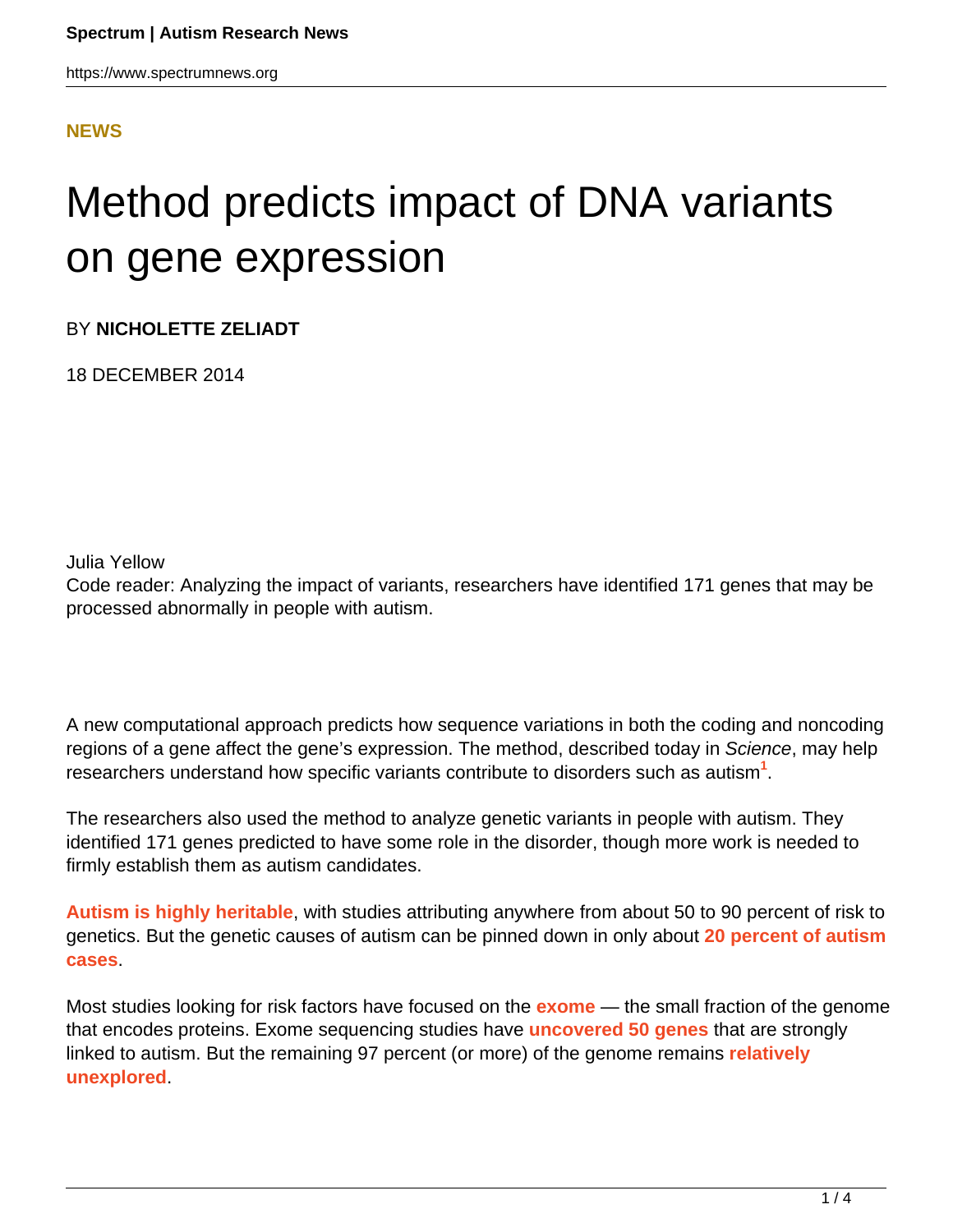"The leaders in the autism community say that they have to go after noncoding mutations," says lead investigator **[Brendan Frey](http://www.psi.toronto.edu/%7Efrey/)**, professor of electrical and computer engineering at the University of Toronto in Canada. "We have a tool that allows you to do that."

Few studies have sequenced the entire genomes of people with autism. A 2013 study **[sequenced](https://www.spectrumnews.org/news/2013/whole-genome-sequencing-unearths-new-autism-mutations) [the whole genomes](https://www.spectrumnews.org/news/2013/whole-genome-sequencing-unearths-new-autism-mutations)** of 32 children with autism and each child's parents, linking thousands of previously unidentified mutations to autism. But it limited its analysis to mutations in coding regions, the effects of which are easiest to interpret.

"When they do get the whole genome sequence, the problem is that nobody knows what to do with noncoding variants," says **[Lilia Iakoucheva](http://iakouchevalab.ucsd.edu/)**, assistant professor of psychiatry at the University of California, San Diego, who was not involved in the study. The new technique is an important step in interpreting noncoding variants, she says.

## **Variable genes:**

The first step in translating a gene into a protein involves the creation of an RNA-based copy of a gene. This messenger RNA then undergoes a process called splicing, in which the noncoding regions, called introns, are cut out, leaving behind only the coding segments, or exons, to join together.

Most genes undergo alternative splicing, in which the exons of a gene can be pieced together in various combinations. This results in multiple versions of messenger RNA being produced from a single gene, and gives rise to proteins with divergent properties in different tissues.

This process goes awry in a range of disorders, **[including autism](https://www.spectrumnews.org/in-brief/2012/genetics-splicing-gene-alters-expression-of-autism-genes)**. A 2011 study found **[altered](https://www.spectrumnews.org/news/2011/networks-of-genes-altered-in-autism-brains-study-says) [splicing patterns](https://www.spectrumnews.org/news/2011/networks-of-genes-altered-in-autism-brains-study-says)** in the postmortem brains of people with autism**<sup>2</sup>** .

The new tool predicts how variations in the sequence of a gene influence how it is spliced.

"Understanding splicing diversity and the impact of genetic variation in terms of splicing could help with our understanding of the genetic basis of autism," says **[Benjamin Neale](http://sfari.org/author/?author=https://id.simonsfoundation.org/benjaminneale)**, assistant professor of analytic and translational genetics at Massachusetts General Hospital, who was not involved in the research.

To develop the tool, Frey and his team fed DNA sequences of 10,689 gene fragments, each of which is known to undergo alternative splicing, into a computer. Each fragment comprises three exons interrupted by two introns; the center exon is sometimes left out of the messenger RNA. The computer scanned these fragments for 1,393 patterns known to influence RNA splicing.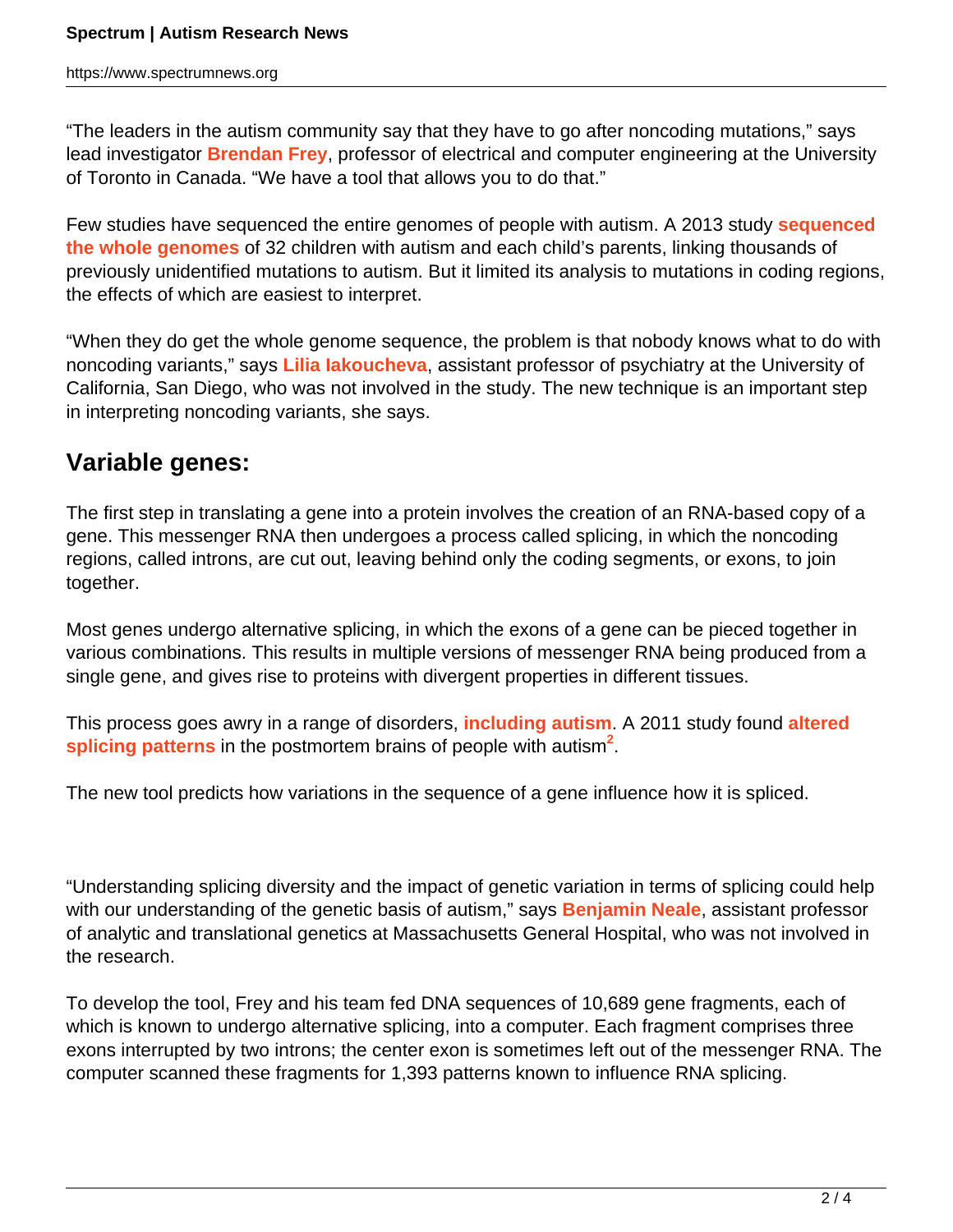The researchers then entered the sequences of messenger RNAs found in 16 human tissues, including the brain. The computer analyzed the RNAs for the presence of the center exon, and looked for sequence patterns that predict its presence or absence.

"It tries to figure out what we call a splicing code," Frey says. "It's a little bit like teaching the system how to read."

Once the computer has learned to read, it can analyze any sequence. When presented with new DNA sequences, it accurately predicts which exons would be included in the corresponding RNA from each tissue.

## **Splice machine:**

The researchers then used the tool to explore the effects of various genetic variants on RNA splicing. They analyzed more than 650,000 variants: 540,000 common variants known as single nucleotide polymorphisms and 110,000 rare, disease-associated mutations.

The analysis predicted roughly 20,000 variants that may disrupt splicing, including 465 located within introns and 579 so-called synonymous mutations that alter a DNA sequence but not the amino acids it encodes. Traditionally, researchers have had a difficult time interpreting the effects of these two classes of variants.

"As far as I know, this is by far the most advanced effort to try to have a predictive model of whether a variant affects splicing or not," says **[Tuuli Lappalainen](http://tllab.org/people/#Tuuli)**, a junior investigator at the New York Genome Center who was not involved in the work. "If it works as well as they say, it has substantial value for people doing genetic analysis and trying to predict the functional effects of genetic variants."

The researchers also used the tool to analyze whole genomes in postmortem brain tissue from 5 people with autism and 12 controls. They identified 171 genes predicted to have abnormal splicing in people with autism. Of these, 39 fall into categories of similar function, such as the transmission of signals between neurons and neuronal growth. Two of the genes — **[CTNND2](http://www.ncbi.nlm.nih.gov/pubmed/21358714)** and **[PTEN](https://www.spectrumnews.org/news/2014/scientists-catalog-effects-of-pten-mutations-in-autism)** — have been **[implicated in autism](https://www.spectrumnews.org/news/2012/autism-gene-pten-plays-vital-role-in-neural-stem-cells)**.

However, some experts caution that it is too soon to consider these 39 genes strong autism candidates.

"The physiological impact of the splicing changes needs to be validated, and also shown to exist in these brain tissues from autism patients," says **[Gene Yeo](http://yeolab.ucsd.edu/yeolab/Gene_Yeo.html)**, associate professor of cellular and molecular medicine at the University of California, San Diego, who was not involved in the study.

Iakoucheva calls the approach a hypothesis-generating tool. "You have to follow up with